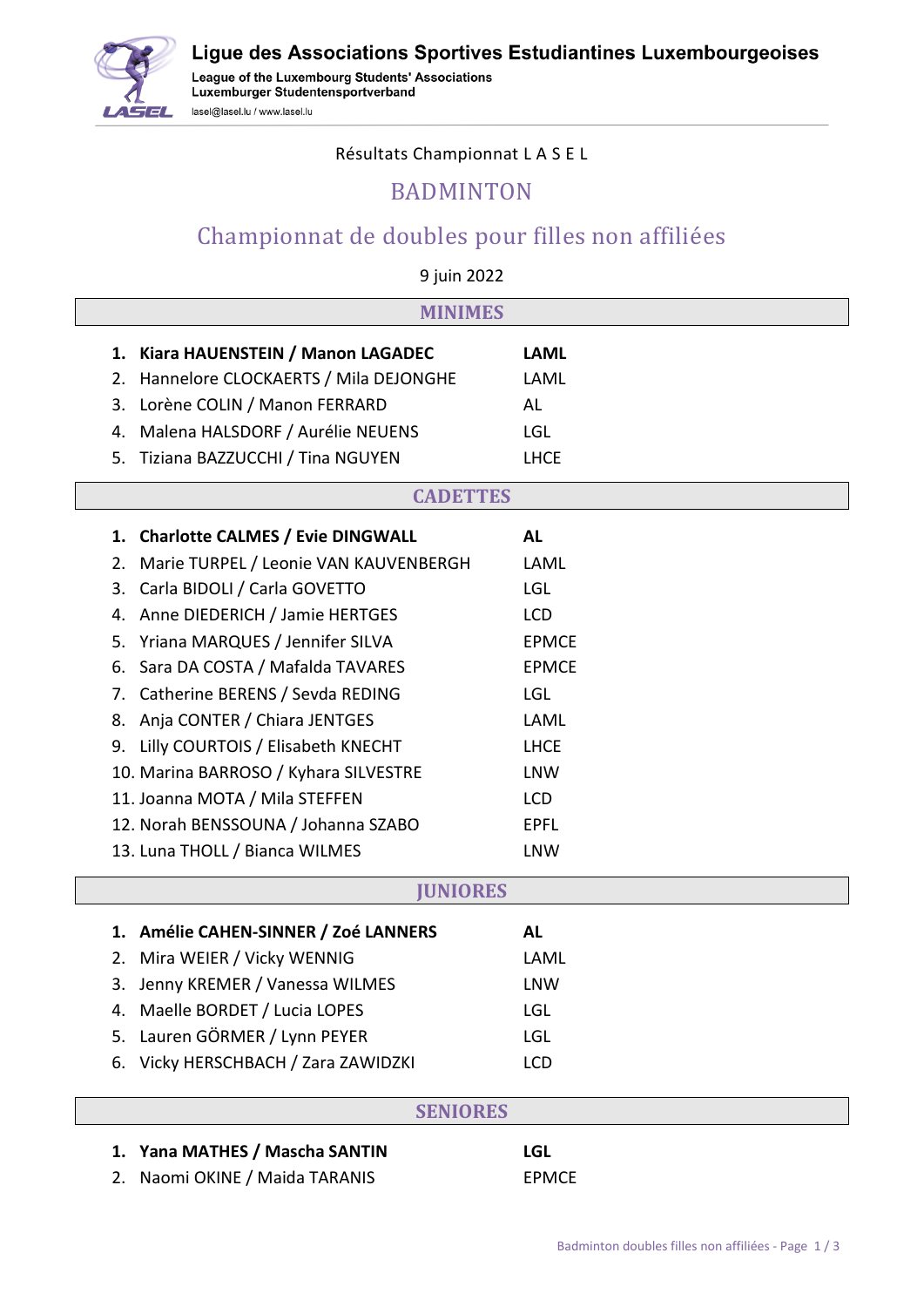Ligue des Associations Sportives Estudiantines Luxembourgeoises



League of the Luxembourg Students' Associations Luxemburger Studentensportverband lasel@lasel.lu / www.lasel.lu

Résultats Championnat L A S E L

### BADMINTON

## Championnat de doubles pour garçons non affiliés

9 juin 2022

| <b>MES</b> |                                        |             |  |
|------------|----------------------------------------|-------------|--|
|            | 1. Jules OLLIVIER / Tom REIMER         | AL.         |  |
|            | 2. Louis GRANDJEAN / Arthur PETIT      | LAML        |  |
|            | 3. Arthur HELL / Leo KRIES             | LAML        |  |
| 4.         | Yann KRINGS / Girolamo SCARFO          | <b>LHCE</b> |  |
| 5.         | Radu COMAN / Mihran MEYERS             | LGL         |  |
|            | 6. Samuel COLLETTE / Lou ERPELDING     | LGL         |  |
|            | 7. Louis EISCHEN / Noah SCHOUJEAN      | <b>ALR</b>  |  |
| 8.         | Ben KOENIG / Liam ROMMES               | <b>ALR</b>  |  |
| 9.         | Johan MOREL / Charles-Maxime SCHOORMAN | <b>EPFL</b> |  |
|            | 10. Artur ALVES / Jorden MIRABELLI     | LBV         |  |

| <b>CADETS</b> |                                            |             |  |  |
|---------------|--------------------------------------------|-------------|--|--|
|               | 1. Eric FÜRST / Yanis WOHL                 | <b>LAML</b> |  |  |
|               | 2. Tim MEYERS / Oleg SCHILTZ               | LGL         |  |  |
|               | 3. Max MEYERS / Martin SCAILLET            | LAML        |  |  |
|               | 4. Hubert JACOBS / David JECK              | AL          |  |  |
|               | 5. Sony HEIRENS / Noé KÜTTEN               | <b>LCD</b>  |  |  |
|               | 6. Dan IPATII / Fynn STEPHANY              | LGL         |  |  |
|               | 7. David FELDTRAUER / Robin SCHWARZWAELDER | <b>EPFL</b> |  |  |